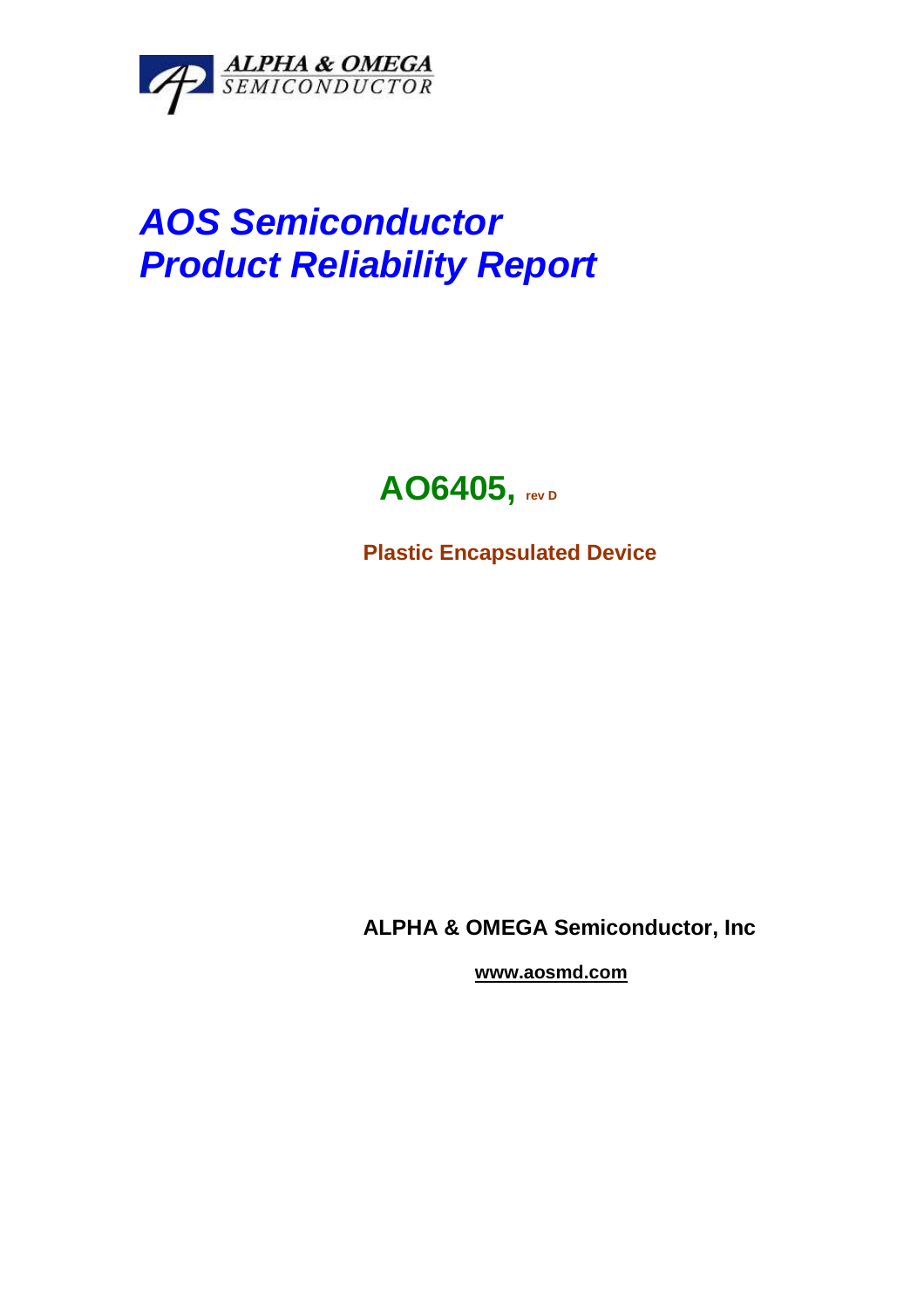

This AOS product reliability report summarizes the qualification result for AO6405. Accelerated environmental tests are performed on a specific sample size, and then followed by electrical test at end point. Review of final electrical test result confirms that AO6405 passes AOS quality and reliability requirements. The released product will be categorized by the process family and be monitored on a quarterly basis for continuously improving the product quality.

#### **Table of Contents:**

- I. Product Description
- II. Package and Die information
- III. Environmental Stress Test Summary and Result
- IV. Reliability Evaluation

#### **I. Product Description:**

The AO6405 uses advanced trench technology to provide excellent  $R_{DS(ON)}$  with low gate charge. This device is suitable for use as a load switch or in PWM applications.

-RoHS Compliant -Halogen free

Detailed information refers to datasheet.

#### **II. Die / Package Information:**

|                                                           | AO6405                         |
|-----------------------------------------------------------|--------------------------------|
| <b>Process</b>                                            | Standard sub-micron            |
|                                                           | Low voltage P channel          |
| Package Type                                              | TSOP6                          |
| <b>Lead Frame</b>                                         | Copper                         |
| Die Attach                                                | Silver epoxy                   |
| <b>Bonding Wire</b>                                       | Cu & Au wire                   |
| <b>Mold Material</b>                                      | Epoxy resin with silica filler |
| MSL (moisture sensitive level) Level 1 based on J-STD-020 |                                |

**Note \*** based on information provided by assembler and mold compound supplier